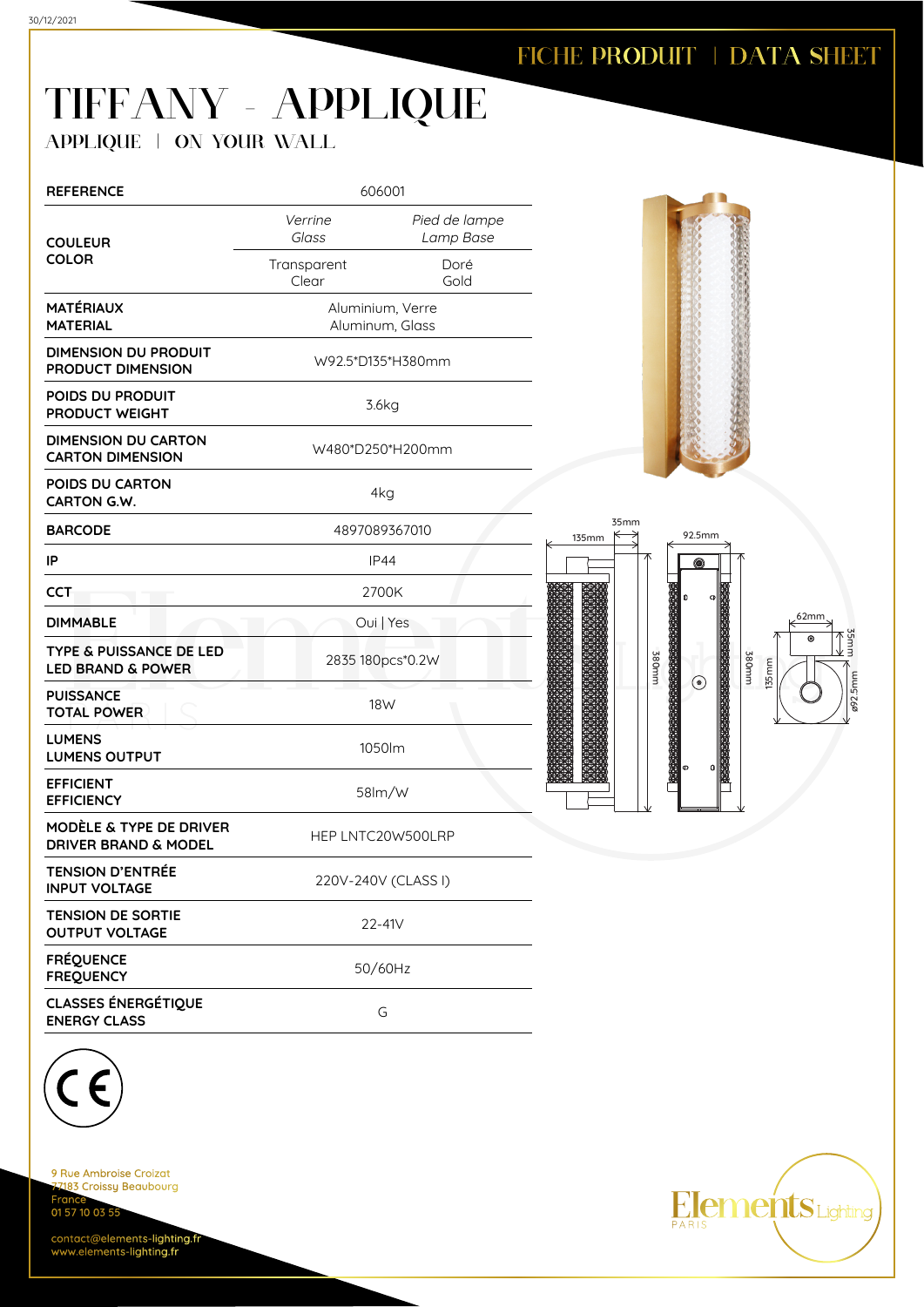## TIFFANY - APPLIQUE

APPLIQUE | ON YOUR WALL

| <b>REFERENCE</b>                                                      | 606002                              |                            |
|-----------------------------------------------------------------------|-------------------------------------|----------------------------|
| <b>COULEUR</b>                                                        | Verrine<br>Glass                    | Pied de lampe<br>Lamp Base |
| <b>COLOR</b>                                                          | Fumé<br>Smoke                       | Doré<br>Gold               |
| MATÉRIAUX<br><b>MATERIAL</b>                                          | Aluminium, Verre<br>Aluminum, Glass |                            |
| DIMENSION DU PRODUIT<br><b>PRODUCT DIMENSION</b>                      | W92.5*D135*H380mm                   |                            |
| POIDS DU PRODUIT<br>PRODUCT WEIGHT                                    | 3.6kg                               |                            |
| <b>DIMENSION DU CARTON</b><br><b>CARTON DIMENSION</b>                 | W480*D250*H200mm                    |                            |
| POIDS DU CARTON<br><b>CARTON G.W.</b>                                 | 4kg                                 |                            |
| <b>BARCODE</b>                                                        | 4897089367027                       |                            |
| ΙP                                                                    | <b>IP44</b>                         |                            |
| CCT                                                                   | 2700K                               |                            |
| <b>DIMMABLE</b>                                                       |                                     | Oui   Yes                  |
| TYPE & PUISSANCE DE LED<br><b>LED BRAND &amp; POWER</b>               | 2835 180pcs*0.2W                    |                            |
| <b>PUISSANCE</b><br><b>TOTAL POWER</b>                                | 18W                                 |                            |
| <b>LUMENS</b><br><b>LUMENS OUTPUT</b>                                 | 580lm                               |                            |
| <b>EFFICIENT</b><br><b>EFFICIENCY</b>                                 | 32lm/W                              |                            |
| <b>MODÈLE &amp; TYPE DE DRIVER</b><br><b>DRIVER BRAND &amp; MODEL</b> | HEP LNTC20W500LRP                   |                            |
| <b>TENSION D'ENTRÉE</b><br><b>INPUT VOLTAGE</b>                       | 220V-240V (CLASS I)                 |                            |
| <b>TENSION DE SORTIE</b><br><b>OUTPUT VOLTAGE</b>                     | 19-38V                              |                            |
| <b>FRÉQUENCE</b><br><b>FREQUENCY</b>                                  | 50/60Hz                             |                            |
| <b>CLASSES ÉNERGÉTIQUE</b><br><b>ENERGY CLASS</b>                     | G                                   |                            |



135mm

35mm

 $\lt$ 

380mm

 $\odot$ 





9 Rue Ambroise Croizat 183 Croissy Beaubourg Fran 01 57 10 03 55

contact@elements-lighting.fr www.elements-lighting.fr